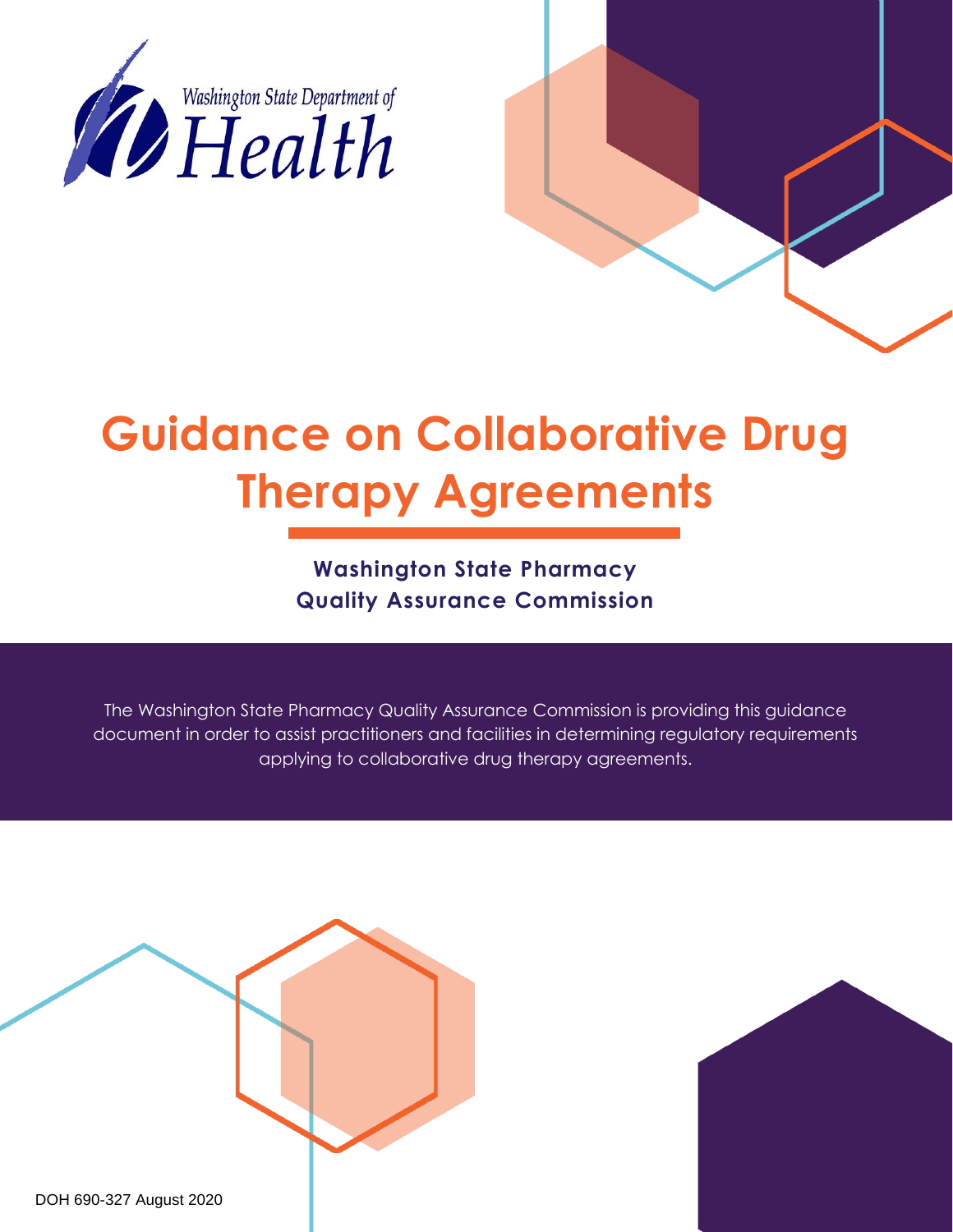# Guidance on Collaborative Drug Therapy

 $\bullet$   $\bullet$   $\bullet$ 

# *Table of Contents*

| When a label is affixed to an oupatient prescription drug container, should the name of the |
|---------------------------------------------------------------------------------------------|
| Will the Commission address "claims adjudication" issues encountered by pharmacists         |
| Action Taken by a Pharmacist issuing a prescription under the terms of a CDTA  9            |
| Pharmacists Operating under Protocols or Standing Orders relating to drug therapy that are  |
|                                                                                             |
|                                                                                             |
| Authentication Requirements for Prescriptions written pursuant to a Protocol or Standing    |
|                                                                                             |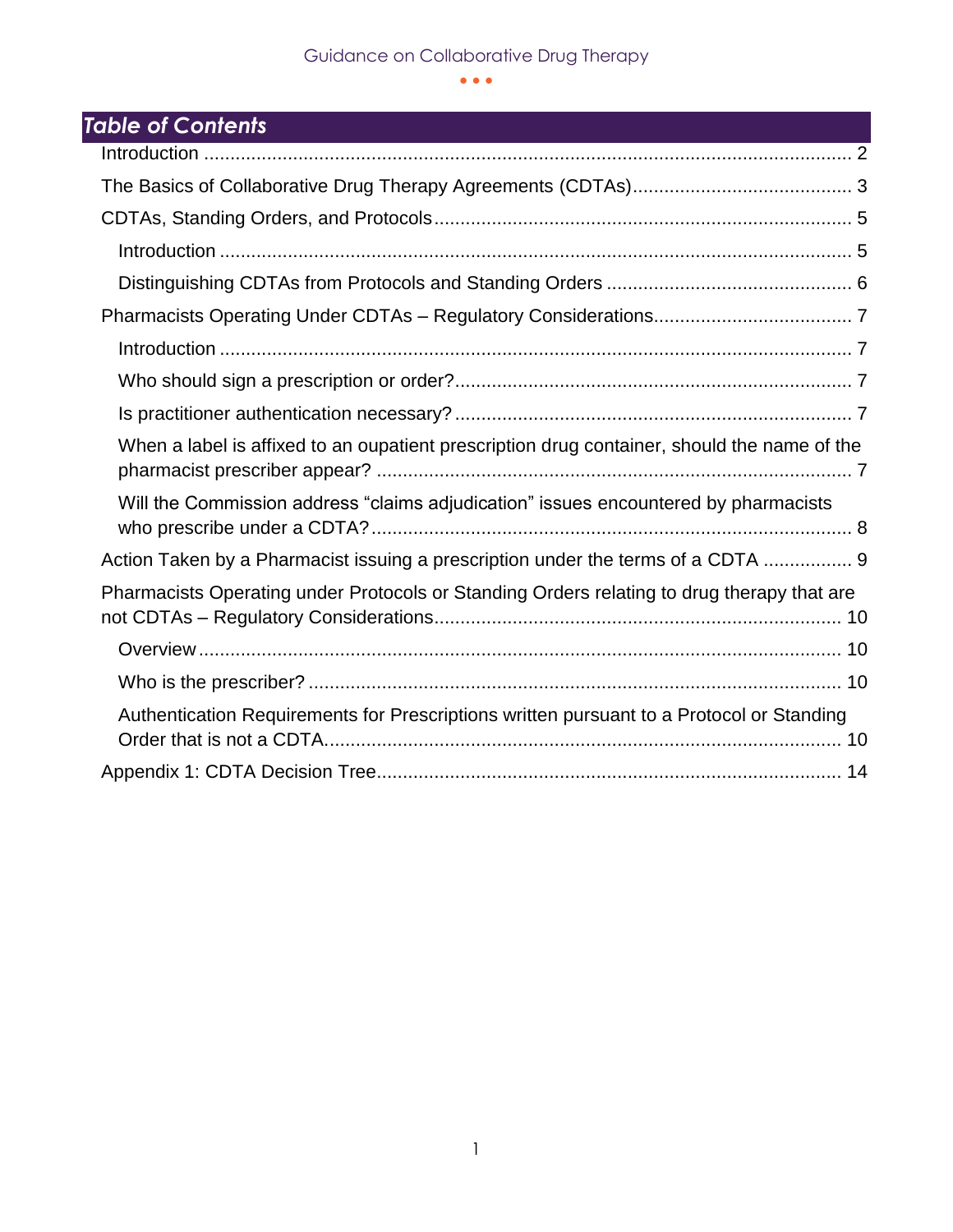# <span id="page-2-0"></span>**Introduction**

Established in 1891, the Washington State Pharmacy Quality Assurance Commission (Commission) regulates the practice of pharmacy in Washington State.<sup>1</sup> Through its regulation of the practice of pharmacy, the Commission protects and promotes public health and safety.<sup>2</sup>

Over the past year, the Commission has received a number of inquiries related to the use of collaborative drug therapy agreements (CDTAs). These inquiries have included:

- Whether a pharmacist may write a prescription and sign "on behalf of" a prescriber.
- Whether a pharmacist prescribing under a CDTA is exercising his or her own prescriptive authority or the prescriptive authority of the practitioner who signed the CDTA.
- Whether a prescriber must authenticate a prescription entered by a pharmacist on a practitioner's behalf pursuant to a standing order or protocol.
- Whether a prescription completed by a pharmacist pursuant to a CDTA should be affixed with a label containing the pharmacist's name or the patient's treating practitioner.

This document attempts to provide some clarity to practitioners and facilities in ascertaining their regulatory obligations as it pertains to the use of CDTAs.

<sup>1</sup> RCW 18.64.005(1).

<sup>2</sup> *See e.g.* RCW 18.64.005(7).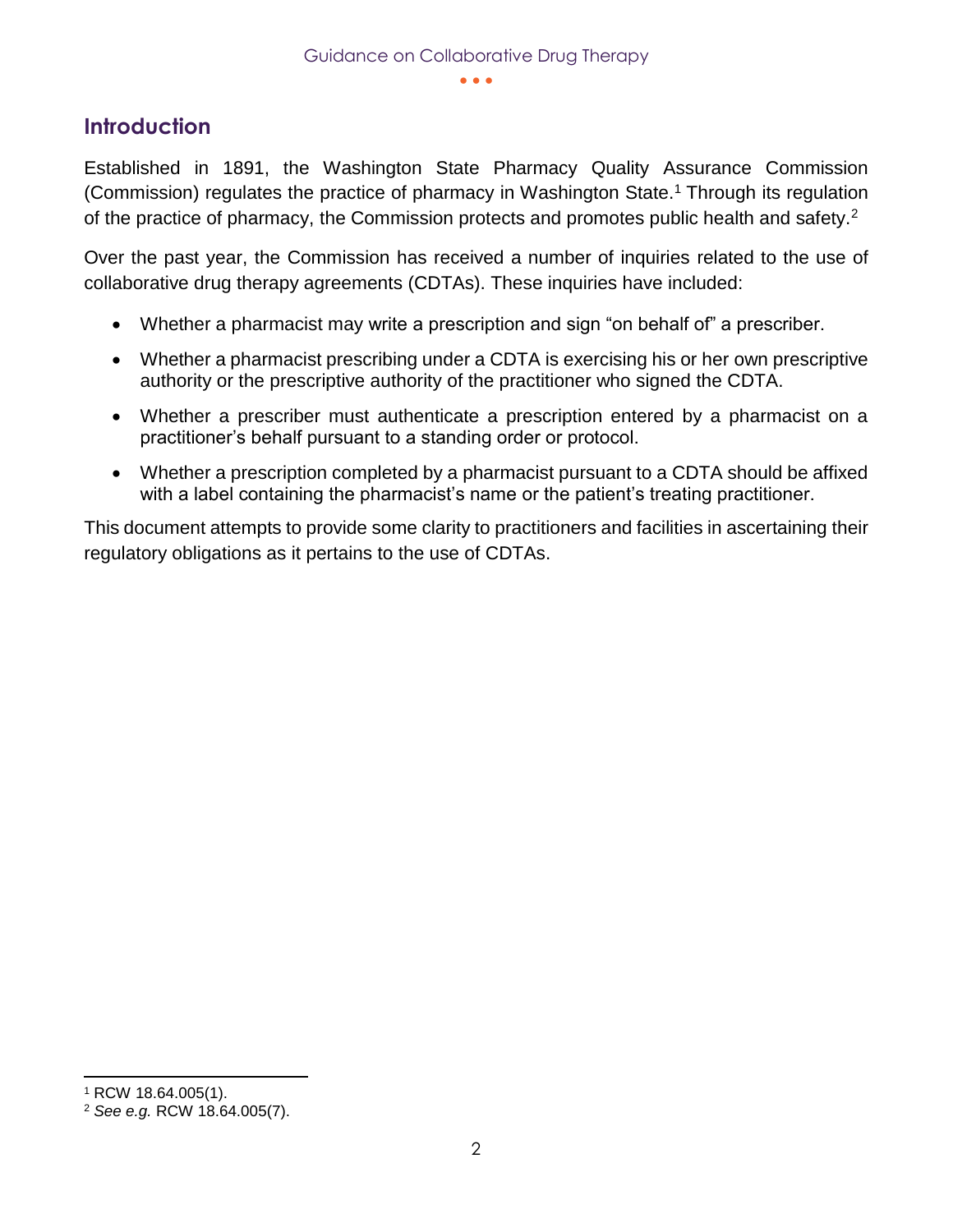# <span id="page-3-0"></span>**The Basics of Collaborative Drug Therapy Agreements (CDTAs)**

A CDTA is a set of written guidelines or protocols that establish the scope of prescriptive authority for a pharmacist. A pharmacist and a practitioner enter into a CDTA. When prescribing under a CDTA, a pharmacist is exercising his or her own prescriptive authority.

Since 1979, the legislature has authorized pharmacists to initiate or modify drug therapy in accordance with written guidelines or protocols previously established for their practice by a practitioner authorized to prescribe drugs.<sup>3</sup> Since enactment of this provision, the phrase "collaborative drug therapy agreement" has referred to the written guidelines or protocols established by a pharmacist and practitioner.

A pharmacist may enter into a CDTA with a "practitioner." A practitioner includes:

[a] physician, dentist, veterinarian, nurse<sup>4</sup>, or other person duly authorized by law or rule in the state of Washington to prescribe drugs.

RCW 18.64.011(29).

Once a CDTA is established, a pharmacist may prescribe drugs in accordance with the CDTA. Washington statute allows a CDTA to authorize a pharmacist to prescribe any legend drug,<sup>5</sup> in addition to controlled substances. <sup>6</sup> Washington statute does not provide *any* limit on what practice settings a CDTA may operate in, nor is there any affirmative statutory requirement for a pharmacist to communicate with the practitioner at a specific time.<sup>7</sup> When a pharmacist provides health care services, including those provided under a CDTA, health plans are required to cover these health care services in the same manner as other health care providers, e.g. physicians.<sup>8</sup>

In implementing its duty to regulate the practice of pharmacy, the Commission has adopted rules around pharmacists exercising their prescriptive authority under a CDTA.<sup>9</sup> The Commission has also provided guidance to the regulated community on the CDTA process.<sup>10</sup> The Commission

 $\overline{a}$ 

<sup>3</sup> Practice of Pharmacy – Requirements, Laws of 1979, ch. 90.

<sup>4</sup> Currently this would include advanced registered nurse practitioners (ARNPs) and certified registered nurse anesthetist (*See* RCW 18.79.250 and RCW 18.79.240(r) respectively).

<sup>5</sup> RCW 69.41.010(17).

 $6$  RCW 69.50.101(II)(1) and (mm).

<sup>7</sup> Instead, the CDTA should address issues relating to communication, drugs that can be prescribed, and practice setting (if applicable).

<sup>8</sup> RCW 48.43.094.

<sup>9</sup> WAC 246-945-350

<sup>10</sup> *See* Pharmacy Quality Assurance Commission, *Collaborative Drug Therapy Agreement (CDTA) Process*, DOH 690-285 July, 2014. This can be found at: https://www.doh.wa.gov/Portals/1/Documents/Pubs/690285.pdf (last accessed July 18, 2018).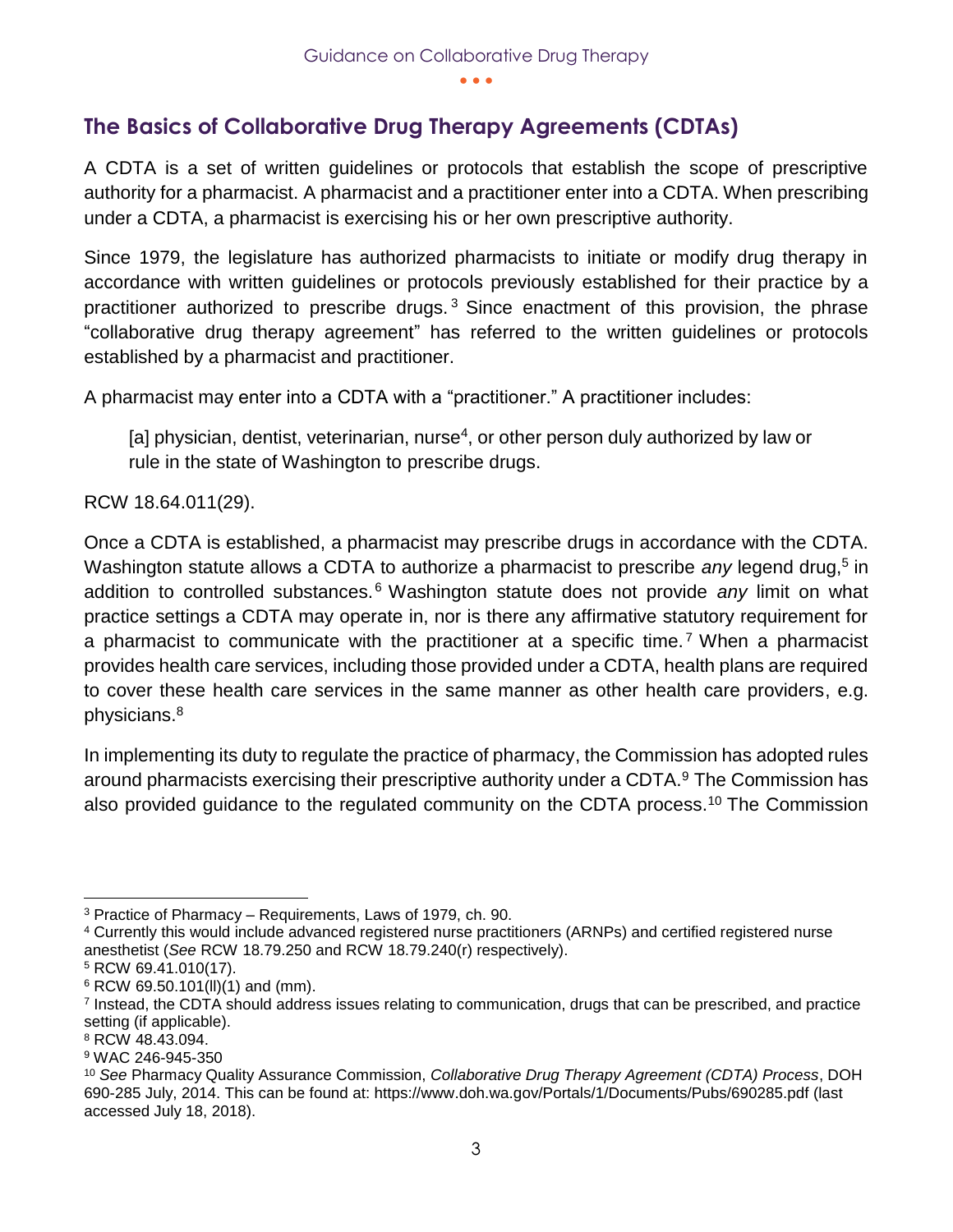requires filing of all CDTAs with the Commission<sup>11</sup> and each CDTA is assigned a unique identifier.<sup>12</sup> In addition, the Commission's rule provides the minimum content of CDTAs:

(2) For purposes of pharmacist prescriptive authority under RCW 18.64.011(11), a written guideline or protocol is defined as an agreement in which any practitioner authorized to prescribe legend drugs delegates to a pharmacist or group of pharmacists authority to conduct specified prescribing functions. Any modification of the written guideline or protocol shall be treated as a new protocol. It shall include:

(a) A statement identifying the practitioner authorized to prescribe and the pharmacist(s) who are party to the agreement. The practitioner authorized to prescribe must be in active practice, and the authority granted must be within the scope of the practitioner's current practice.

(b) A time period not to exceed two years during which the written guideline or protocol will be in effect.

(c) A statement of the type of prescriptive authority decisions the pharmacist(s) is (are) authorized to make, which includes:

(i) *A statement of the types of diseases, drugs, or drug categories involved, and the type of prescriptive authority activity* (e.g., modification or initiation of drug therapy) authorized in each case.

(ii) A general statement of the procedures, decision criteria, or plan the pharmacist(s) is (are) to follow when making therapeutic decisions, particularly when modification or initiation of drug therapy is involved.

(d) A statement of the activities pharmacist(s) is (are) to follow in the course of exercising prescriptive authority, including documentation of decisions made, *and a plan for communication or feedback to the authorizing practitioner concerning specific decisions made.* Documentation may occur on the prescription record, patient drug profile, patient medical chart, or in a separate log book.

WAC 246-945-350(2)(c)(ii) (emphasis added).

<sup>11</sup> WAC 246-945-350 (2).

<sup>12</sup> *Supra* n. 18.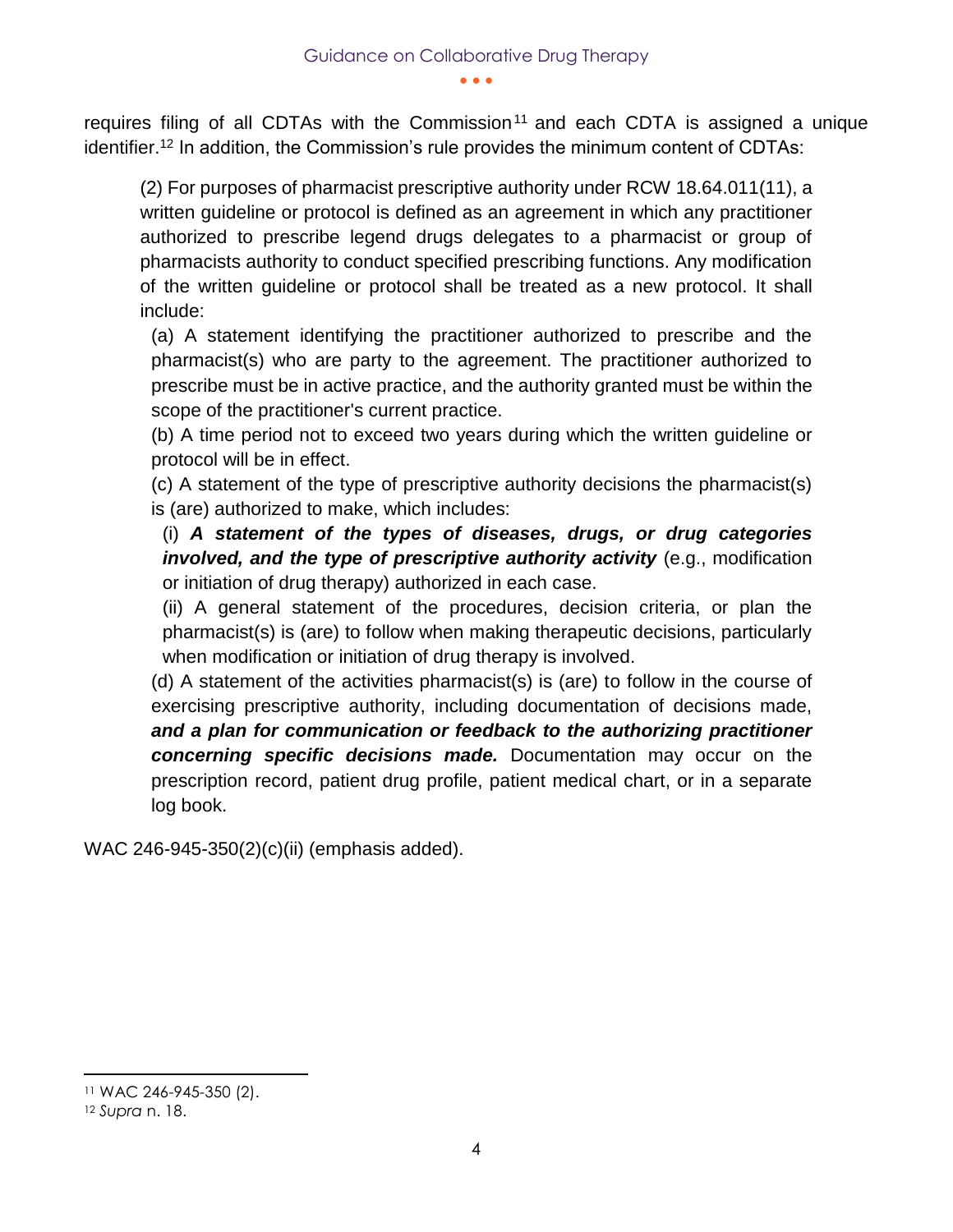# <span id="page-5-0"></span>**CDTAs, Standing Orders, and Protocols**

#### <span id="page-5-1"></span>*Introduction*

The Commission has become aware of the difficulty of identifying whether a document is a CDTA, a standing order, or a protocol. This section aims to provide guidance to people and facilities on whether a specific document is a CDTA, standing order, or protocol. The following table provides general definitions for those terms:

| <b>Term</b>           | <b>Definition</b>                                                                                                                                                                                                                                                                                                                                                                                                                                                                                                                                                                                                                                                                                                                       |
|-----------------------|-----------------------------------------------------------------------------------------------------------------------------------------------------------------------------------------------------------------------------------------------------------------------------------------------------------------------------------------------------------------------------------------------------------------------------------------------------------------------------------------------------------------------------------------------------------------------------------------------------------------------------------------------------------------------------------------------------------------------------------------|
| <b>CDTA</b>           | As used by the Commission, a CDTA comprises written guidelines or<br>protocols previously established and approved for a pharmacist's practice<br>by a practitioner authorized to prescribe drugs. The existence of a CDTA<br>allows pharmacists to have their own prescriptive authority as outlined in<br>the CDTA. <sup>13</sup>                                                                                                                                                                                                                                                                                                                                                                                                     |
| <b>Standing Order</b> | Written care directives from an authorized provider delineating the<br>circumstances and describing the parameters of specific situations under<br>which another person may act to carry out specific medical orders.                                                                                                                                                                                                                                                                                                                                                                                                                                                                                                                   |
| <b>Protocol</b>       | A series of actions (which may include a number of medications) that may<br>be implemented to manage a patient's clinical status. A protocol allows<br>the application of specific interventions to be decided by a person based<br>on the patient meeting certain criteria outlined in the protocol as long as<br>the intervention is within the scope of practice of the person. A protocol<br>includes alternative actions or "exceptions" to the prescriptive orders that<br>allows for individual patient circumstance as assessed by the person.<br>These "exceptions" are addressed by application of an algorithm that is a<br>step-by-step procedure for solving a problem or accomplishing the<br>intervention. <sup>14</sup> |

 <sup>13</sup> Although the term CDTA is not used in statute, the authority for the creation of a CDTA is found in statute (RCW 18.64.011(28)) and the Commission has promulgated rules providing of a CDTA's minimum content and procedure for entry (WAC 246-945-350).

<sup>&</sup>lt;sup>14</sup> It should be noted that not all regulatory entities treat standing orders and protocols separately. For example, CMS frequently refers to standing orders and protocols collectively as standing orders. *See* [https://www.cms.gov/Medicare/Provider-Enrollment-and-](https://www.cms.gov/Medicare/Provider-Enrollment-and-Certification/SurveyCertificationGenInfo/Downloads/Survey-and-Cert-Letter-13-20.pdf)

[Certification/SurveyCertificationGenInfo/Downloads/Survey-and-Cert-Letter-13-20.pdf](https://www.cms.gov/Medicare/Provider-Enrollment-and-Certification/SurveyCertificationGenInfo/Downloads/Survey-and-Cert-Letter-13-20.pdf) (last accessed March 27, 2018).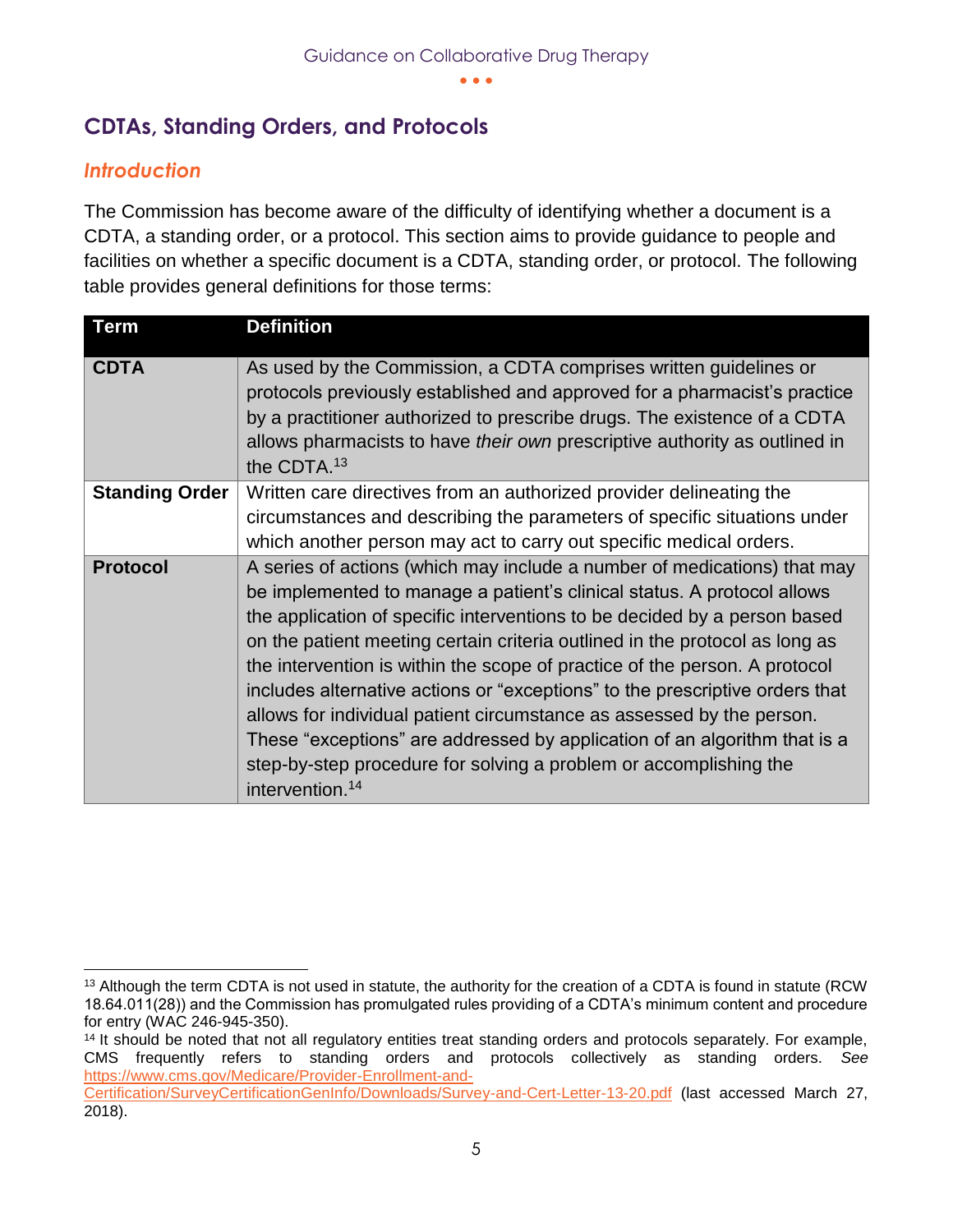### <span id="page-6-0"></span>*Distinguishing CDTAs from Protocols and Standing Orders*

The diagrams below and accompanying explanation attempt to provide clear guidance to practitioners and facilities on how to distinguish CDTAs from other protocols and standing orders.



CDTA | Not a CDTA

Figure One attempts to illustrate that a CDTA is a subset of protocols and standing orders. In other words, while CDTAs can all be described as standing orders or protocols, not all standing orders and protocols can be described as a CDTA.

They key element in determining whether a particular protocol or standing order is a CDTA is the identity of the prescriber. If a pharmacist is the prescriber, then the protocol or standing order is a CDTA. If a nonpharmacist is a prescriber, then the protocol or standing order is not a CDTA. As an example, a pharmacist following a protocol for an immunization, who enters an order for an immunization under his or her own credentials, is operating under a CDTA.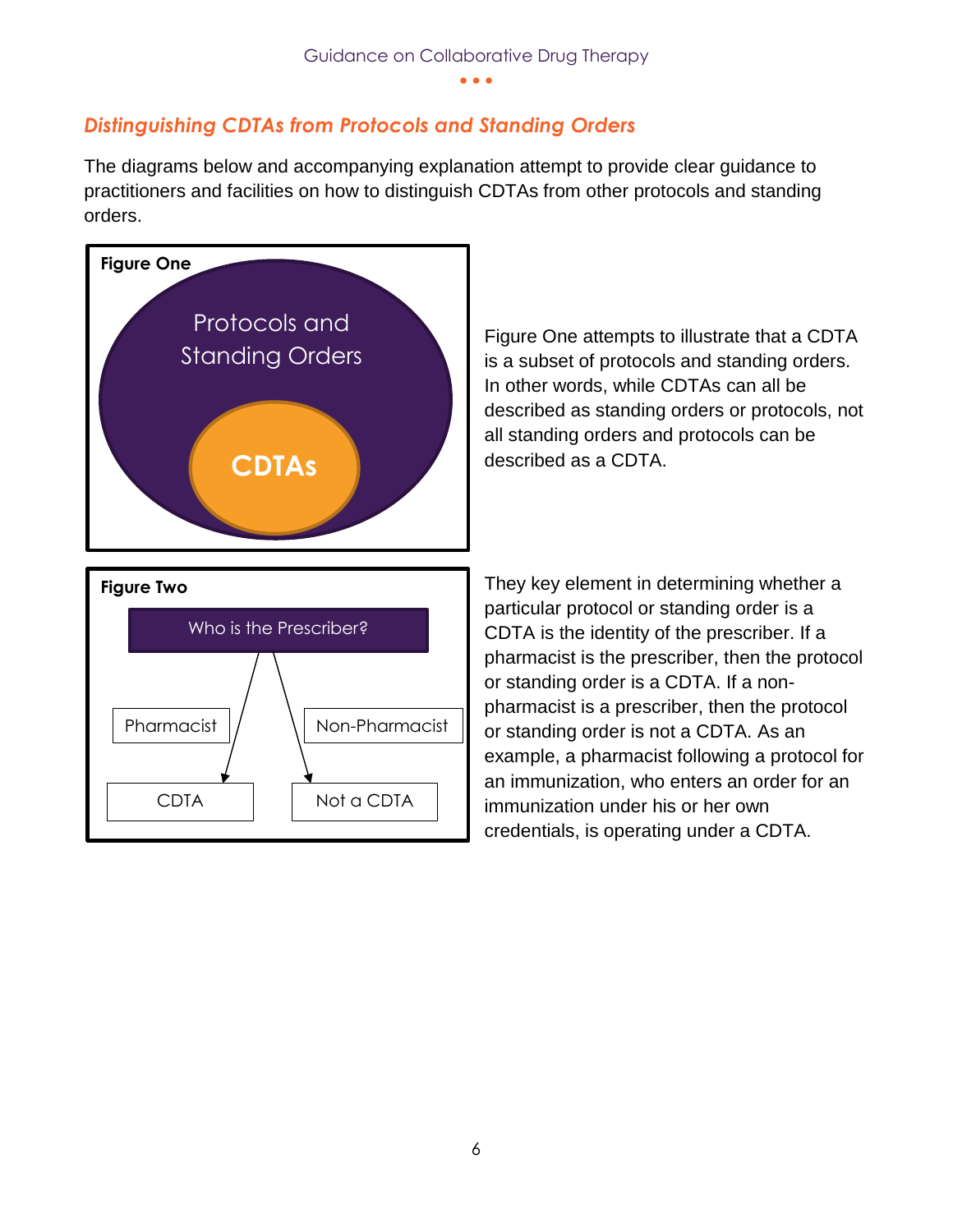# <span id="page-7-0"></span>**Pharmacists Operating Under CDTAs – Regulatory Considerations**

#### <span id="page-7-1"></span>*Introduction*

A CDTA enables a pharmacist to act as a prescriber of legend drugs and/or controlled substances depending on the terms of the CDTA. The Legend Drug Act<sup>15</sup> and the Uniform Controlled Substances Act support this interpretation.<sup>16</sup> This interpretation also aligns with the Commission's current rules that refer to a pharmacist's "prescriptive authority."<sup>17</sup>

#### <span id="page-7-2"></span>*Who should sign a prescription or order?*

When prescribing under the terms of a CDTA, pharmacists should be writing a prescription in their own name and credentials, e.g. NPI and/or DEA registration number, and not the name and credentials of the practitioner authorizing the CDTA. A prescription written on behalf of a practitioner by a pharmacist may amount to unprofessional conduct under the Uniform Disciplinary Act.<sup>18</sup>

#### <span id="page-7-3"></span>*Is practitioner authentication necessary?*

No, as the pharmacist is the prescriber under a CDTA there is no need for the practitioner to authenticate each individual prescription written under the CDTA by the pharmacist.

#### <span id="page-7-4"></span>*When a label is affixed to an outpatient prescription drug container, should the name of the pharmacist prescriber appear?*

The Legend Drug Act<sup>19</sup> provides, in relevant part, that:

To every box, bottle, jar, tube or other container of a legend drug [including controlled substances], which is dispensed by a practitioner authorized to prescribe legend drugs, there shall be affixed a label *bearing the name of the prescriber*, complete directions for use, the name of the drug either by the brand or generic name and strength per unit dose, name of patient and date: . . .

RCW 69.41.050(1).

That Pharmacists statute also provides. In relevant part, that:

To every box, bottle, jar, tube or other container of a prescription which is dispensed there *shall be fixed a label* bearing the name and address of the dispensing pharmacy, the prescription number, *the name of the prescriber*, the

<sup>15</sup> RCW 69.41.010(17) and RCW 69.41.030(1).

<sup>16</sup> RCW 69.50.101(kk)(1) and (ll).

<sup>17</sup> WAC 246-945-350.

<sup>18</sup> *See e.g.* RCW 18.130.180(13).

<sup>19</sup> RCW 69.41.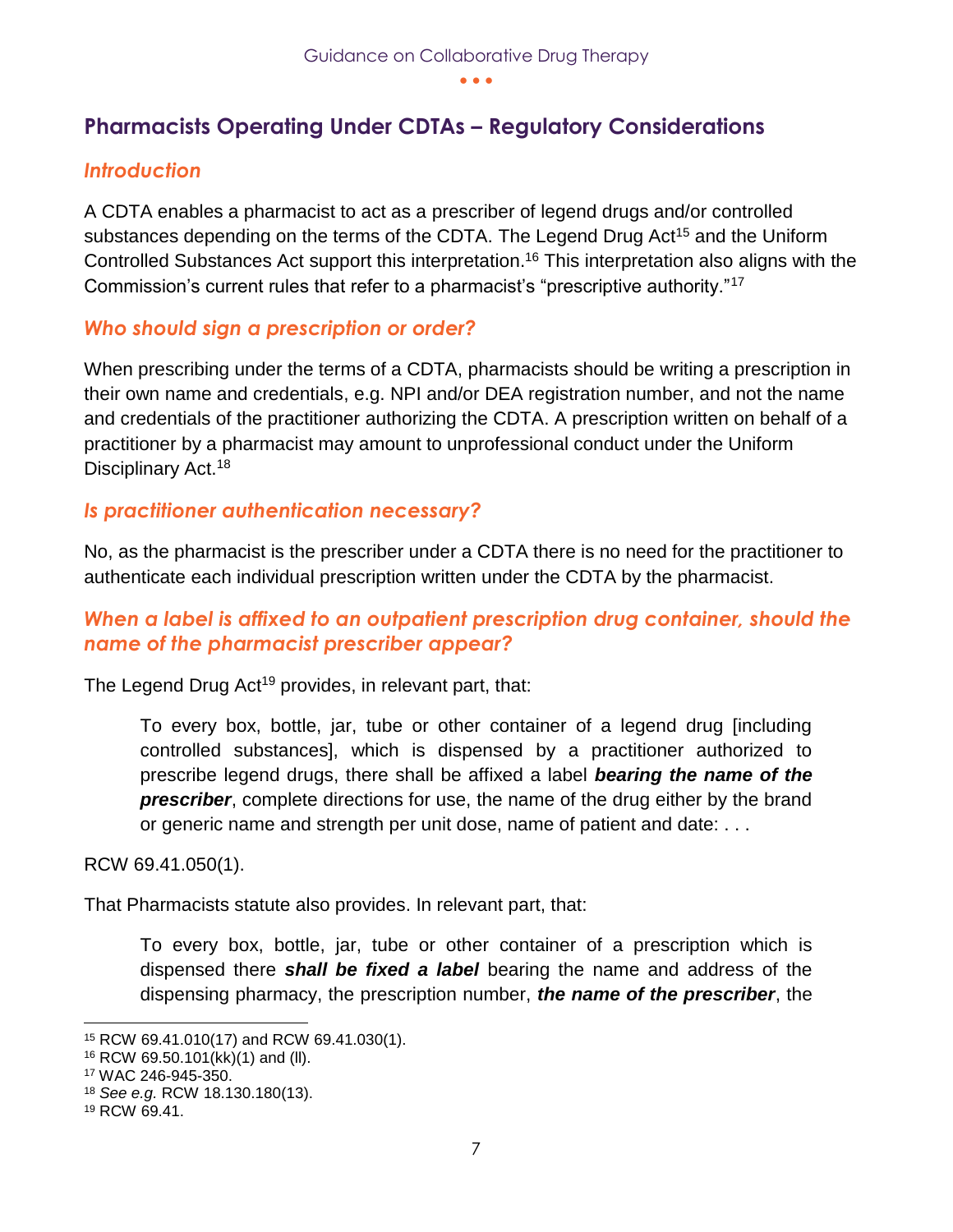prescriber's directions, the name and strength of the medication, the name of the patient, the date, and the expiration date. The security of the cover or cap on every bottle or jar shall meet safety standards adopted by the commission. . . .

#### RCW 18.64.246(1).

The statutory provisions cited above require the name of the prescriber to be included on any prescription label affixed to a container containing legend drugs, including controlled substances. If a pharmacist is prescribing under a CDTA, then the pharmacist is the prescriber. Consequently, the pharmacist's name should be on the label. If a person or facility wanted to add the name of the patient's treating practitioner, this would be permissible as long as all other labeling requirements have been complied with.

#### <span id="page-8-0"></span>*Will the Commission address "claims adjudication" issues encountered by pharmacists who prescribe under a CDTA?*

No, claims adjudication issues are not within the jurisdiction of PQAC. Pharmacists or pharmacies using CDTAs should work with the patient and the authorizing practitioner on processes that support prescription filling that is in accordance with the patient's insurance provider. The commission cannot provide specific guidance on payer reimbursement processes.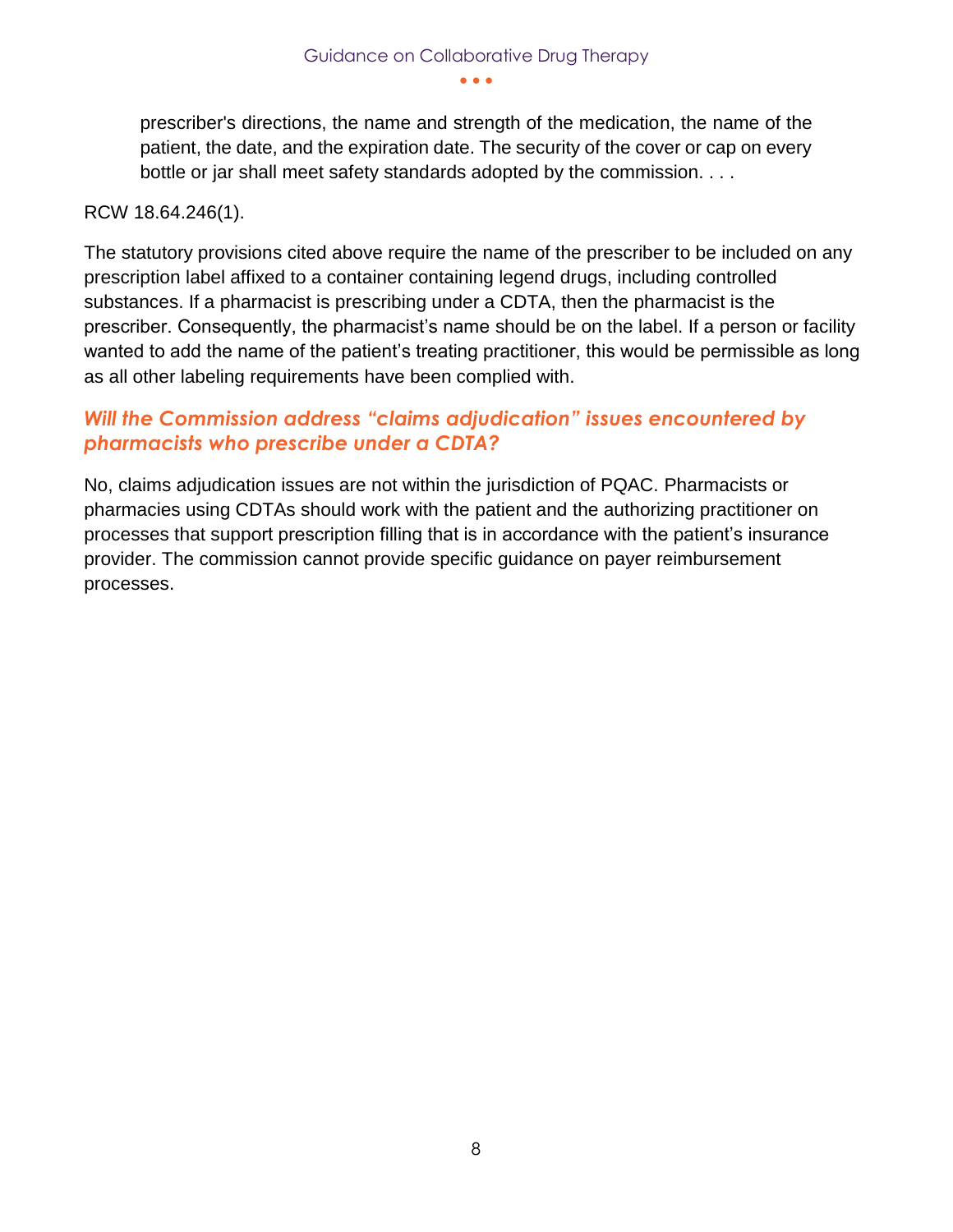# <span id="page-9-0"></span>**Action Taken by a Pharmacist issuing a prescription under the terms of a CDTA**

The CDTA should provide guidance as to what preliminary steps are necessary before a pharmacist initiates or modifies drug therapy. Although an exhaustive list of preliminary steps would not be possible, a pharmacist must ensure that any action taken is within a pharmacist's scope of practice. For example:

**Hypothetical No. 1:** Patient A has been prescribed warfarin for many years and has been a patient of an anti-coagulation clinic during that time. Patient A has run out of refills for the warfarin prescription and needs a new prescription. Patient A meets with Pharmacist X to obtain a new prescription. Pursuant to a CDTA, Pharmacist X may prescribe Patient A the warfarin but only if new bloodwork is obtained. Pharmacist X orders the bloodwork for Patient A. Once the bloodwork results are obtained, Pharmacist X writes a new warfarin prescription for Patient A.

The preliminary steps in this hypothetical were: (i) assessment of the patient, and (ii) ordering and reviewing laboratory tests. A pharmacist's scope of practice includes the monitoring of drug therapy<sup>20</sup>, which includes measuring and reviewing vital signs of a patient, and ordering and evaluating the results of laboratory tests relating to drug therapy.<sup>21</sup> Consequently, these preliminary steps are within the scope of practice of a pharmacist and this exercise of prescriptive authority is appropriate.<sup>22</sup> In this example, the pharmacist exercised independent decision making in evaluating the patient's therapy based upon laboratory results and the patient's clinical presentation in selecting a new dose of warfarin for the patient.

**Hypothetical No. 2:** Patient B has presented at a community pharmacy, complaining of nausea and abdominal pain. Patient B discloses not having been diagnosed with any medical condition and these symptoms have been present for about three days. The pharmacist does have a CDTA to prescribe certain medications and to provide immunizations. The pharmacist, based on the patient's presentation, engages in a differential diagnosis. The pharmacist conducts a physical examination of the patient, and orders multiple laboratory tests based on the patient's presentation. None of these preliminary steps are outlined in the CDTA. Based on the results, the pharmacist prescribes a medication not listed on the pharmacist's CDTA.

The preliminary steps in this hypothetical were: (i) examination of the patient, (ii) conducting a differential diagnosis, and (iii) ordering and reviewing laboratory tests. The concern in this hypothetical is the pharmacist providing services and prescribing a medication that is not contained in the CDTA. This amounts to practice beyond the scope of a pharmacist license.

 $\overline{a}$ <sup>20</sup> RCW 18.64.011(28).

<sup>21</sup> WAC 246-945-355.

 $22$  It is assumed for the purposes of this hypothetical that Pharmacist X complied with the terms of the CDTA when writing the prescription.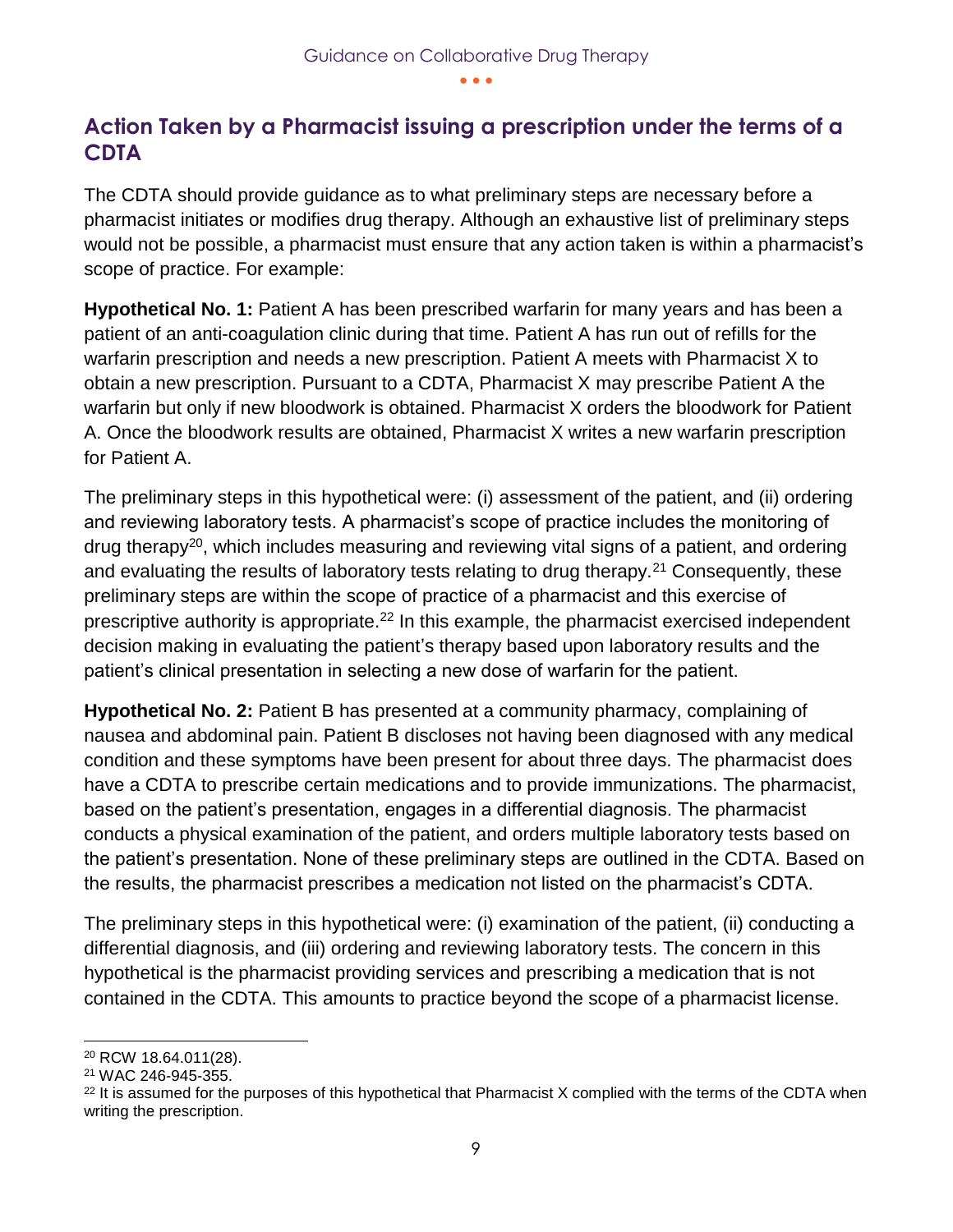# <span id="page-10-0"></span>**Pharmacists Operating under Protocols or Standing Orders relating to drug therapy that are not CDTAs – Regulatory Considerations**

#### <span id="page-10-1"></span>*Overview*

The Commission understands pharmacists regularly operate under a protocol or standing order relating to drug therapy. Examples include a pharmacist operating under a health system's P&T approved protocol, and a community pharmacist working pursuant to a protocol with a specific practitioner. The Commission has identified the following recurring issues as they pertain to pharmacists operating under protocols or standing orders relating to drug therapy:

- If a pharmacist operating under a protocol or standing order issues a new prescription for a practitioner, must the pharmacist's name appear on the prescription or drug container label?
- If a pharmacist operating under a protocol or standing order issues a new prescription in the name of a practitioner, must the practitioner authenticate the prescription?

#### <span id="page-10-2"></span>*Who is the prescriber?*

If the pharmacist is the prescriber under a CDTA, then the pharmacist's name (and credentials if applicable) must appear on the prescription and drug container label. If a pharmacist is operating under a standing order or protocol and *is not* the prescriber, the pharmacist's name (and credentials), *do not* need to appear on the prescription or drug container label. Instead, the prescriber's name (and credentials) should appear on the prescription and drug container label.

#### <span id="page-10-3"></span>*Authentication Requirements for Prescriptions written pursuant to a Protocol or Standing Order that is not a CDTA.*

#### *Controlled Substances*

The Commission would require a pharmacist to obtain prescriber authentication for a controlled substance prescription written pursuant to a protocol or standing order that is not a CDTA.

The Commission's position is consistent with that of the U.S. Drug Enforcement Administration (DEA). The DEA has provided interpretive guidance that practitioners may not delegate their own personal prescriptive authority to others because it is the sole responsibility of a practitioner to ensure a prescription for a controlled substance is for a legitimate medical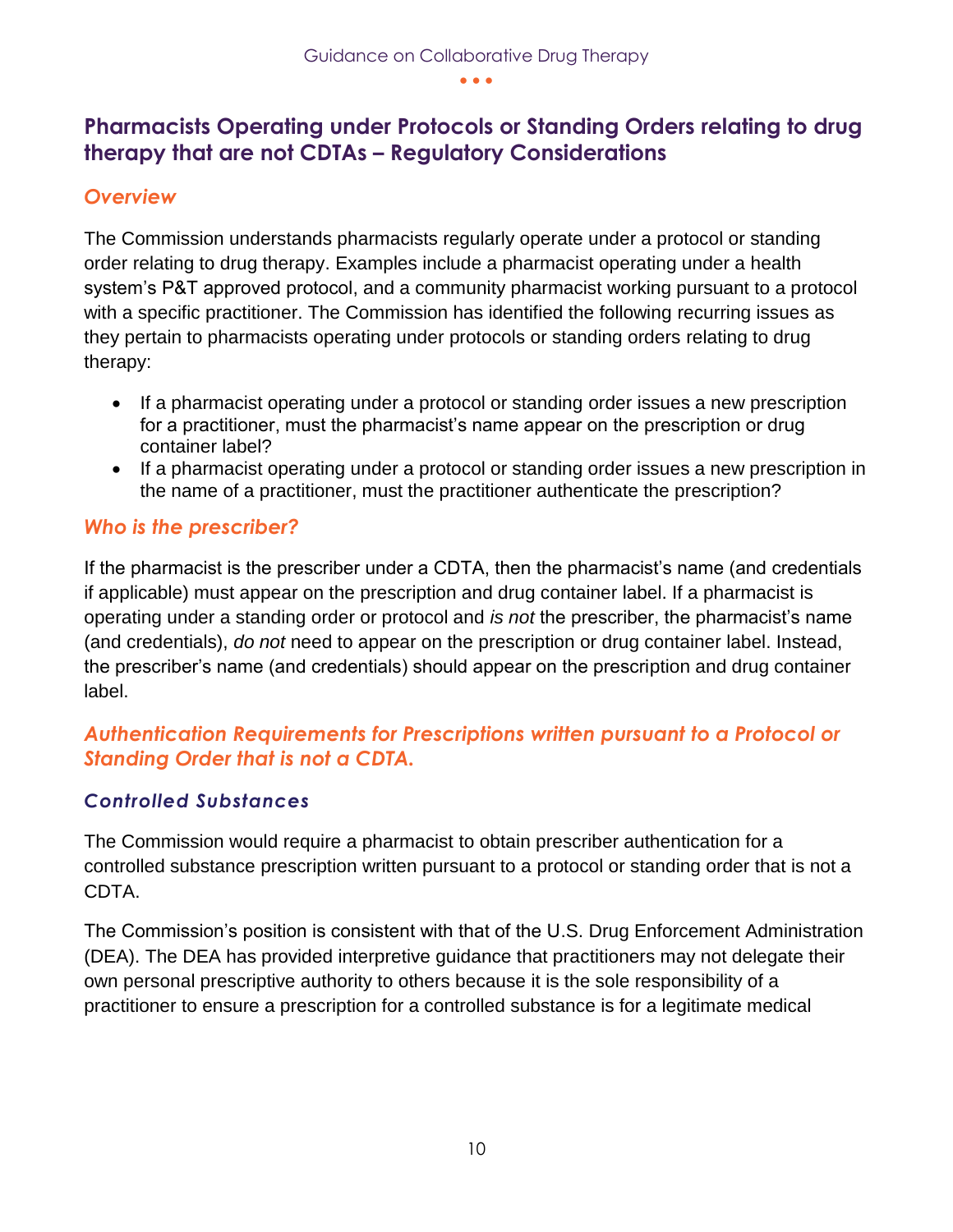purpose.<sup>23</sup> In addition, the DEA provided the following question and answer for its rules on electronic prescriptions for controlled substances:

Q. Is a practitioner required to review a prescription before signing it?

A. All controlled substances must be reviewed by the prescribing practitioner. The practitioner must affirmatively indicate those prescriptions that are ready to be signed. A practitioner has the same responsibility when issuing an electronic prescription as when issuing a paper prescription to ensure that the prescription conforms in all respects with the requirements of the Controlled Substances Act and DEA regulations. This responsibility applies with equal force regardless of whether the prescription information is entered by the practitioner or a member of his staff.<sup>24</sup>

#### *Non-Controlled Legend Drugs*

The Commission would not require a pharmacist obtain prescriber authentication for a noncontrolled legend drug prescription written pursuant to a protocol or standing order that is not a CDTA. <sup>25</sup>

The Legend Drug Act provides the following requirements for a valid prescription:

A prescription, in order to be effective in legalizing the possession of legend drugs, must be issued for a legitimate medical purpose by one authorized to prescribe the use of such legend drugs. Except as provided in RCW 69.41.095, an order purporting to be a prescription issued to a drug abuser or habitual user of legend drugs, not in the course of professional treatment, is not a prescription within the meaning and intent of this section; and the person who knows or should know that he or she is filling such an order, as well as the person issuing it, may be charged with violation of this chapter. A legitimate medical purpose shall include use in the course of a bona fide research program in conjunction with a hospital or university.

RCW 69.41.040(1).

The Commission does not interpret this provision to require prescriber authentication for prescriptions/orders written by a pharmacist pursuant to a protocol or standing order that is not a CDTA. [Note: A pharmacist should always use professional judgment based on

 <sup>23</sup> 21 C.F.R. § 1306.04(a).

<sup>&</sup>lt;sup>24</sup> See [https://www.deadiversion.usdoj.gov/ecomm/e\\_rx/faq/practitioners.htm](https://www.deadiversion.usdoj.gov/ecomm/e_rx/faq/practitioners.htm) (last accessed September 18,2018).

<sup>&</sup>lt;sup>25</sup> This would not prevent other state licensing boards or commissions from requiring licensees under their jurisdiction to authenticate prescriptions written on their behalf by another individual. Practitioners should verify whether authentication is necessary in this situation with their own licensing authority. Additionally, this position of the Commission should not be considered the opinion of a federal regulatory agency, e.g. U.S. Drug Enforcement Administration and U.S. Food and Drug Administration.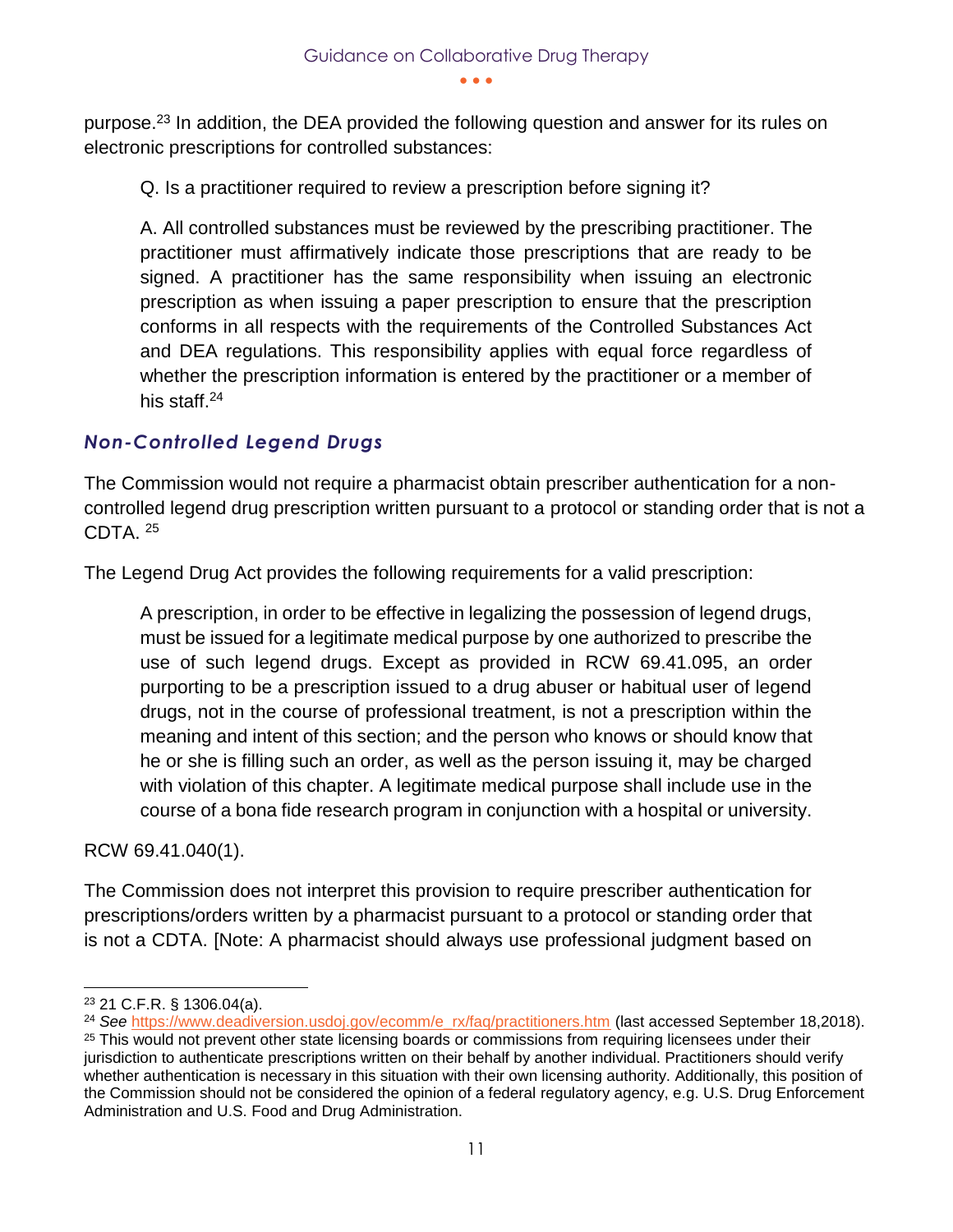their patient assessment, drug utilization review, or in the course of patient counseling to determine if further consultation with the prescriber is necessary.]

**Hypothetical No. 1**: A pharmacist working in a refill center using a protocol to authorize a prescription refill receives a request for a controlled substance. The pharmacist reviews the patient's information that may include non-discretionary parameters such as patient report of pain score, time since last refill, and review of Prescription Monitoring Program, and determines the prescription can be refilled. The pharmacist in this situation would communicate to the prescriber the prescription should be refilled and request the prescriber issue a refill. In this example, the prescriber would need to issue the prescription refill or authenticate a refill request submitted by the pharmacist. The pharmacist's name would not appear on the prescription, as this is a protocol (not a CDTA.)

**Hypothetical No. 2**: A pharmacist working in a refill center using a protocol to authorize a prescription refill receives a request for a non-controlled substance used to treat diabetes (e.g., metformin). The pharmacist reviews the patients A1c and asks whether the patient is experiencing any side effects pursuant to a protocol. Based on this, the pharmacist authorizes a refill for this patient. The pharmacist uses a specific criterion without discretionary decisionmaking to evaluate the patient's therapy. In this case, if the A1c is less than 7 and there are no reported side effects or adverse drug reactions, the protocol allows the same medication and dose to be refilled. The original prescription was issued by a prescriber for a legitimate medical condition. The refill would be issued under the prescriber's name, and authentication by the prescriber would not be required.

In both of the above hypothetical examples, the pharmacist authorizing the refill is not operating under a non-CDTA protocol. This protocol is not a CDTA because the pharmacist is issuing a prescription in the name of a different practitioner. A protocol is classified as a CDTA only when the pharmacist is exercising his or her own prescriptive authority.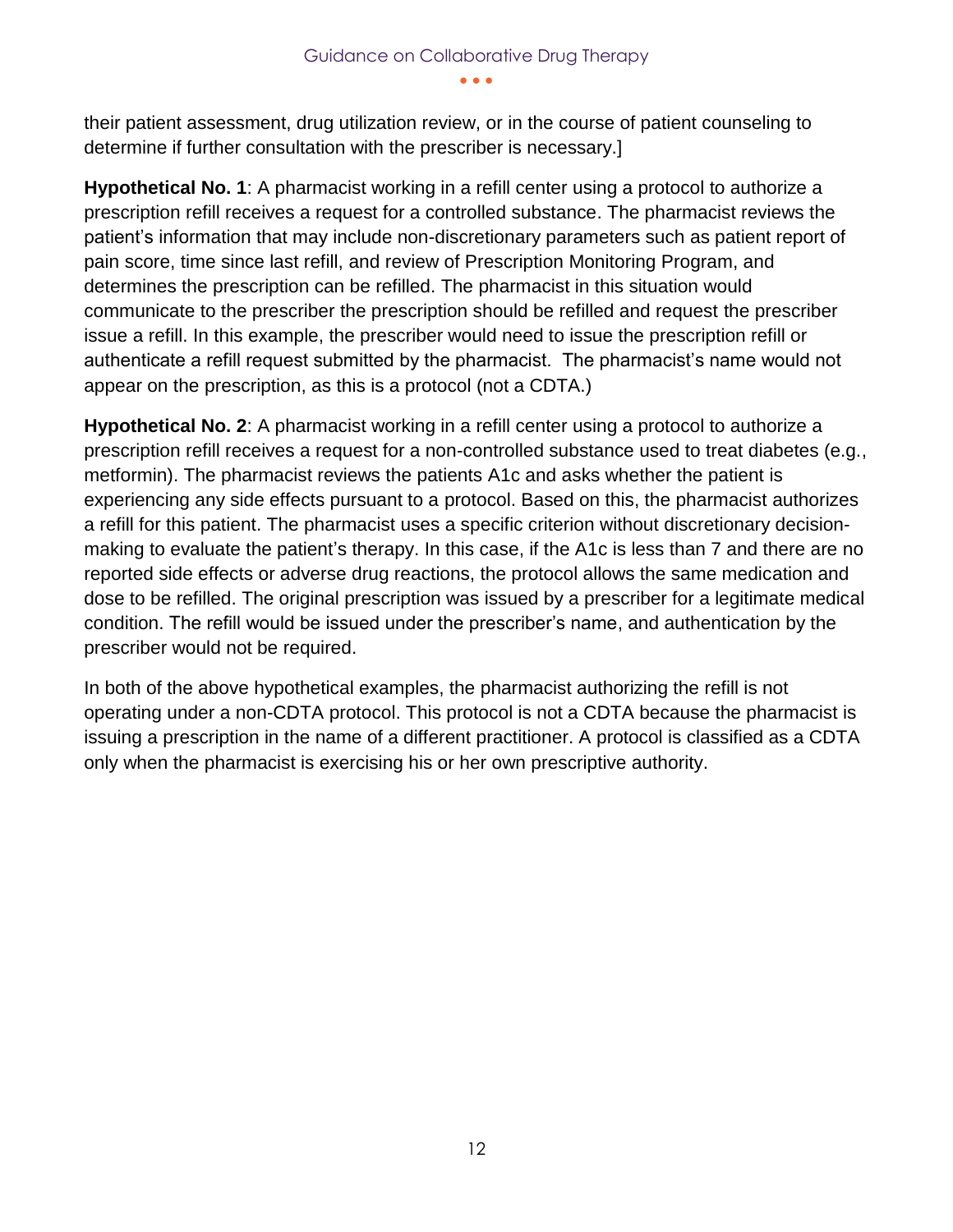Figure Three (below) attempts to distill the Commission's position and interpretation of relevant requirements as they pertain to authentication of a prescription entered by a pharmacist pursuant to a protocol or standing order that is not a CDTA.



\* [Note: Pharmacists should always use their professional judgment based on their patient assessment, drug use review or the course of patient counseling to determine if further consultation with the prescriber is necessary.]